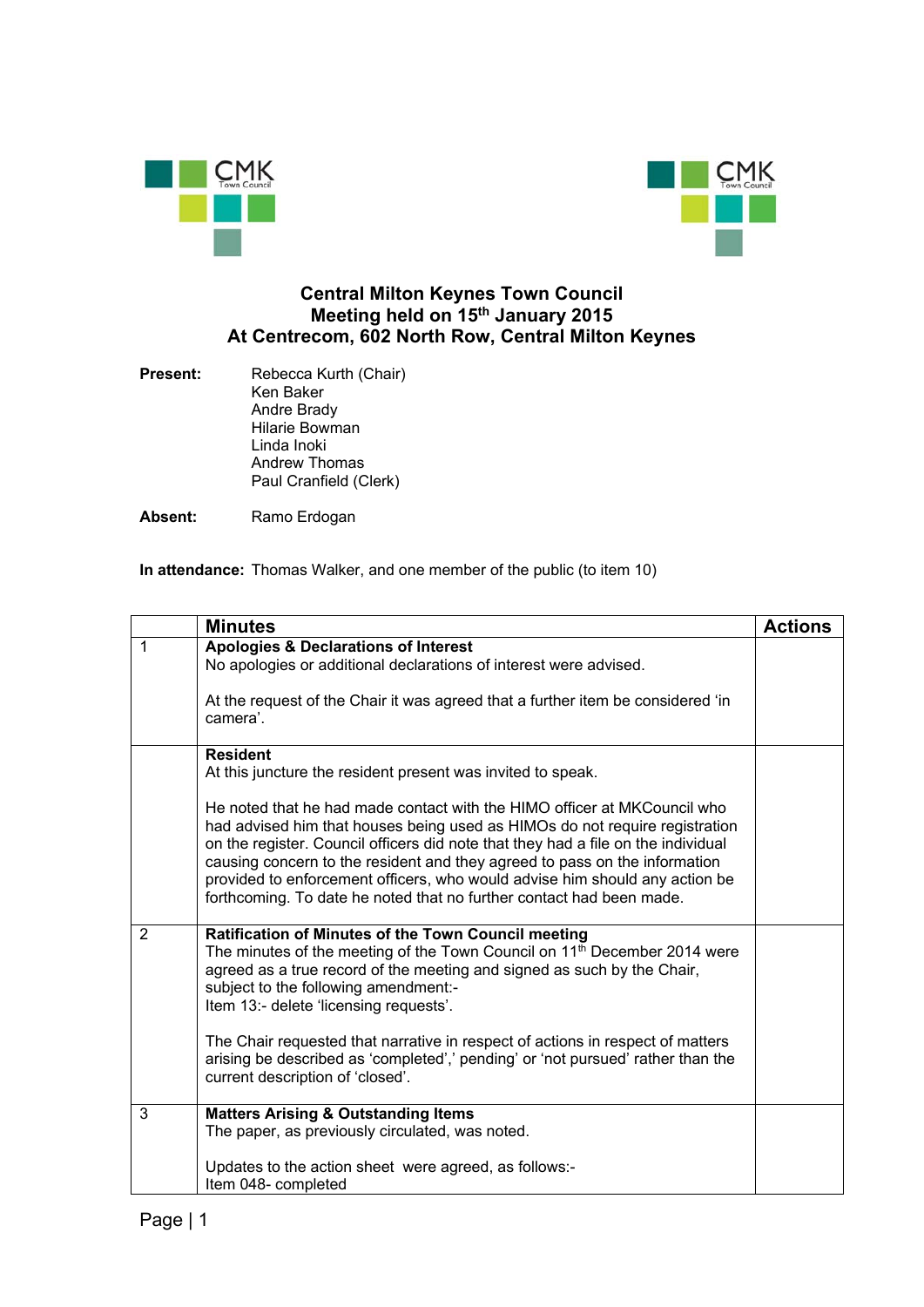|   | Item 066- completed<br>Item 068- completed<br>Item 069- completed<br>Item 070- completed<br>Item 071- completed<br>Item 072- completed<br>Item 074- parking arrangements for cyclo cross event. The Clerk reported that<br>he had received an apology from MKCouncil for the disruption caused, noting<br>that 'lessons learnt' would be considered in due course. A copy of the outcome<br>has been requested.                         |           |
|---|-----------------------------------------------------------------------------------------------------------------------------------------------------------------------------------------------------------------------------------------------------------------------------------------------------------------------------------------------------------------------------------------------------------------------------------------|-----------|
| 4 | <b>CMK Street Warden Update</b><br>The paper, as previously circulated, was noted.                                                                                                                                                                                                                                                                                                                                                      |           |
|   | Clarification was sought in respect of the 'space near Lloyds Court' referred to<br>in the update.                                                                                                                                                                                                                                                                                                                                      | <b>PC</b> |
|   | It was noted that a Fixed Penalty Notice can be given for the incorrect disposal<br>of chewing gum.                                                                                                                                                                                                                                                                                                                                     |           |
| 5 | <b>Finance Paper</b><br>The paper, as previously circulated, was noted.                                                                                                                                                                                                                                                                                                                                                                 |           |
|   | A query was raised in respect of the appropriateness of making a payment to<br>MKForum. After some discussion it was agreed that the payment be made,<br>being for the period 2014-15, but that the matter be discussed at the budget<br>meeting for future planning purposes.                                                                                                                                                          |           |
| 6 | <b>Planning Committee</b><br>The papers, as previously circulated, were noted.                                                                                                                                                                                                                                                                                                                                                          |           |
|   | <b>Terms of Reference</b><br>The size of the Planning Committee was the subject of some debate, with one<br>member maintaining that any member of the Town Council should be allowed<br>to join the Planning Committee if they so wished. This view was not supported,<br>but it was agreed that the agenda and draft minutes from the meetings should<br>be circulated to all councillors, not merely those on the Planning Committee. |           |
|   | After further discussion, the terms of reference as agreed by the Planning<br>Committee were ratified by the Town Council, with 4 votes in favour and 2<br>abstentions.                                                                                                                                                                                                                                                                 |           |
|   | Minutes of meeting 27 October 2014<br>Noted                                                                                                                                                                                                                                                                                                                                                                                             |           |
|   | Minutes of meeting 26 November 2014<br>Noted                                                                                                                                                                                                                                                                                                                                                                                            |           |
| 7 | <b>Risk Assessment</b><br>The papers, as previously circulated, were noted.                                                                                                                                                                                                                                                                                                                                                             |           |
| 8 | <b>Projects Updates</b><br>The paper, as previously circulated, was noted.                                                                                                                                                                                                                                                                                                                                                              |           |
|   | The following notes were added to the paper as submitted:-                                                                                                                                                                                                                                                                                                                                                                              |           |
|   | Project P14/002- Resident's Questionnaire<br>213 questionnaires have now been received and the detail recorded.                                                                                                                                                                                                                                                                                                                         |           |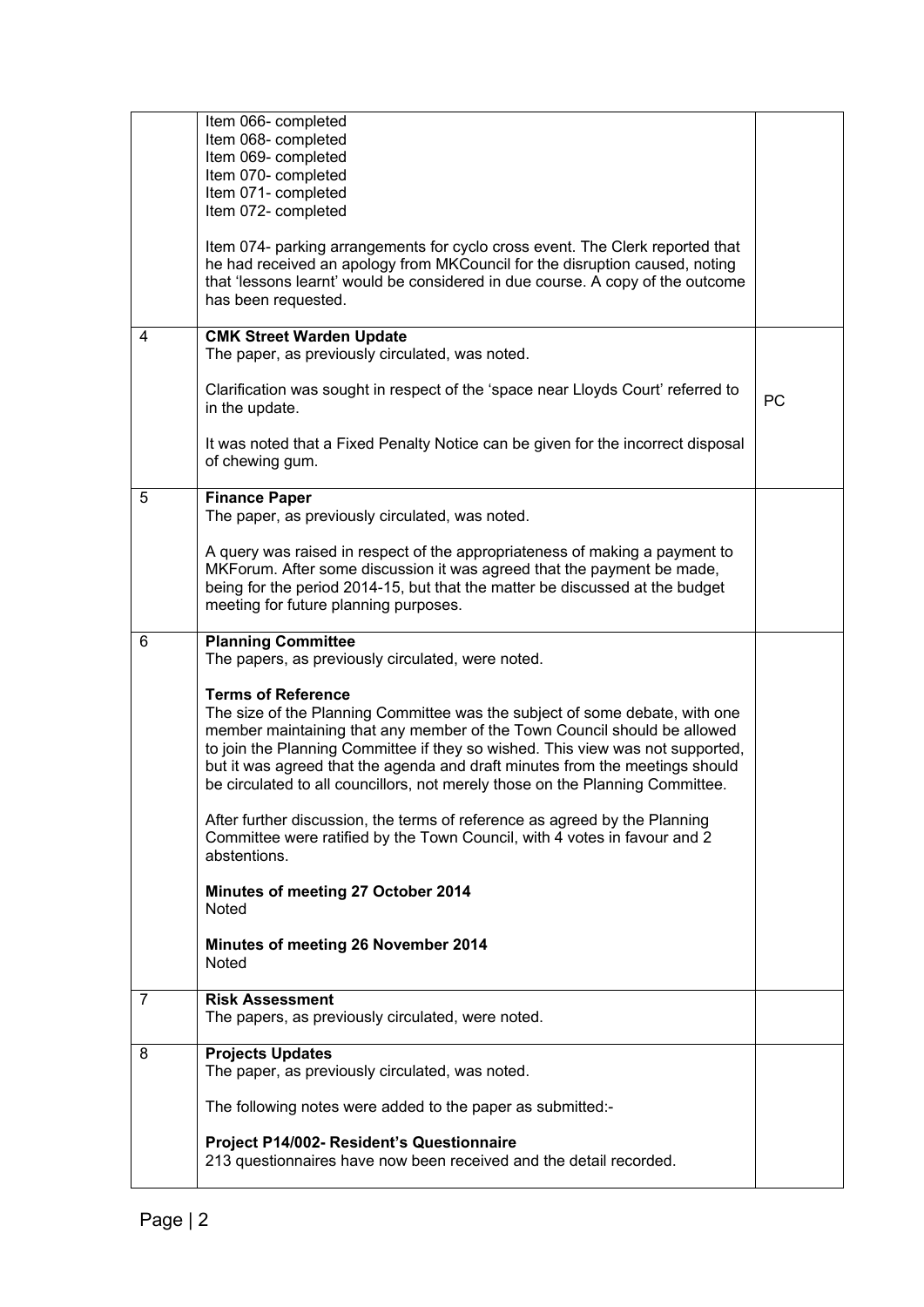|    | Project P14/004- Adelphi Street footpath<br>Clerk to liaise with CMK Warden and Councillor Bowman to ascertain progress<br>made by the Warden to date.                                                                                                       |           |
|----|--------------------------------------------------------------------------------------------------------------------------------------------------------------------------------------------------------------------------------------------------------------|-----------|
|    | Project P14/006- Get together of residents' groups organisers<br>Being progressed.                                                                                                                                                                           |           |
|    | Project P14/008- S106 Community facilities<br>Working group met again recently and is progressing a number of avenues of<br>enquiry prior to bringing proposals to the February meeting.                                                                     |           |
|    | Project P14/009- JL car parking application<br>Completed and closed.                                                                                                                                                                                         |           |
|    | Project P14/010- Notice boards<br>Councillor Baker offered to help progress.                                                                                                                                                                                 |           |
|    | The Clerk was requested to ensure that the project leads are noted on any<br>future updates.                                                                                                                                                                 | PC        |
| 9  | <b>Proposal for CMK Residents' Forum</b><br>The paper, as previously circulated, was noted.                                                                                                                                                                  |           |
|    | Councillor Bowman spoke to the paper, noting:-<br>This project is following on from discussions within the Residents'<br>Working Group.                                                                                                                      |           |
|    | Try to get the leaders of existing residents' groups to come together to<br>$\bullet$<br>share experience and knowledge.<br>Anticipated the forum would meet quarterly at most.<br>$\bullet$                                                                 |           |
|    | Concerns were expressed about the proposal and the following was agreed<br>following discussions:-<br>• No formal agendas/minutes<br>Initial terms of reference to be drafted which may be amended by the<br>$\bullet$<br>Forum when it first meets.         |           |
|    | Amendments to brief included:-<br>Item 4 f) Issues upon which the Forum may focus include:<br>i) Physical environment<br>Anti-social behaviour<br>ii)<br>iii)<br>Safety<br>Community cohesion<br>iv)<br>Other issues resulting from the questionnaire.<br>V) |           |
|    | Item 7 e) delete 'before setting up the first meeting' from the<br>paragraph.                                                                                                                                                                                |           |
|    | The proposal was agreed by 5 votes in favour and 1 against, subject to the<br>amendments as above.                                                                                                                                                           |           |
| 10 | Precept 2015/2016<br>The paper, as previously circulated, was noted.                                                                                                                                                                                         |           |
|    | An additional paper seeking to further clarify the position with regard to precept<br>calculation was tabled.                                                                                                                                                |           |
|    | The Clerk to circulate the tax base calculation document provided by<br>MKCouncil to all councillors.                                                                                                                                                        | <b>PC</b> |
|    | It was noted that the precept would be set at the budget meeting to be held                                                                                                                                                                                  |           |